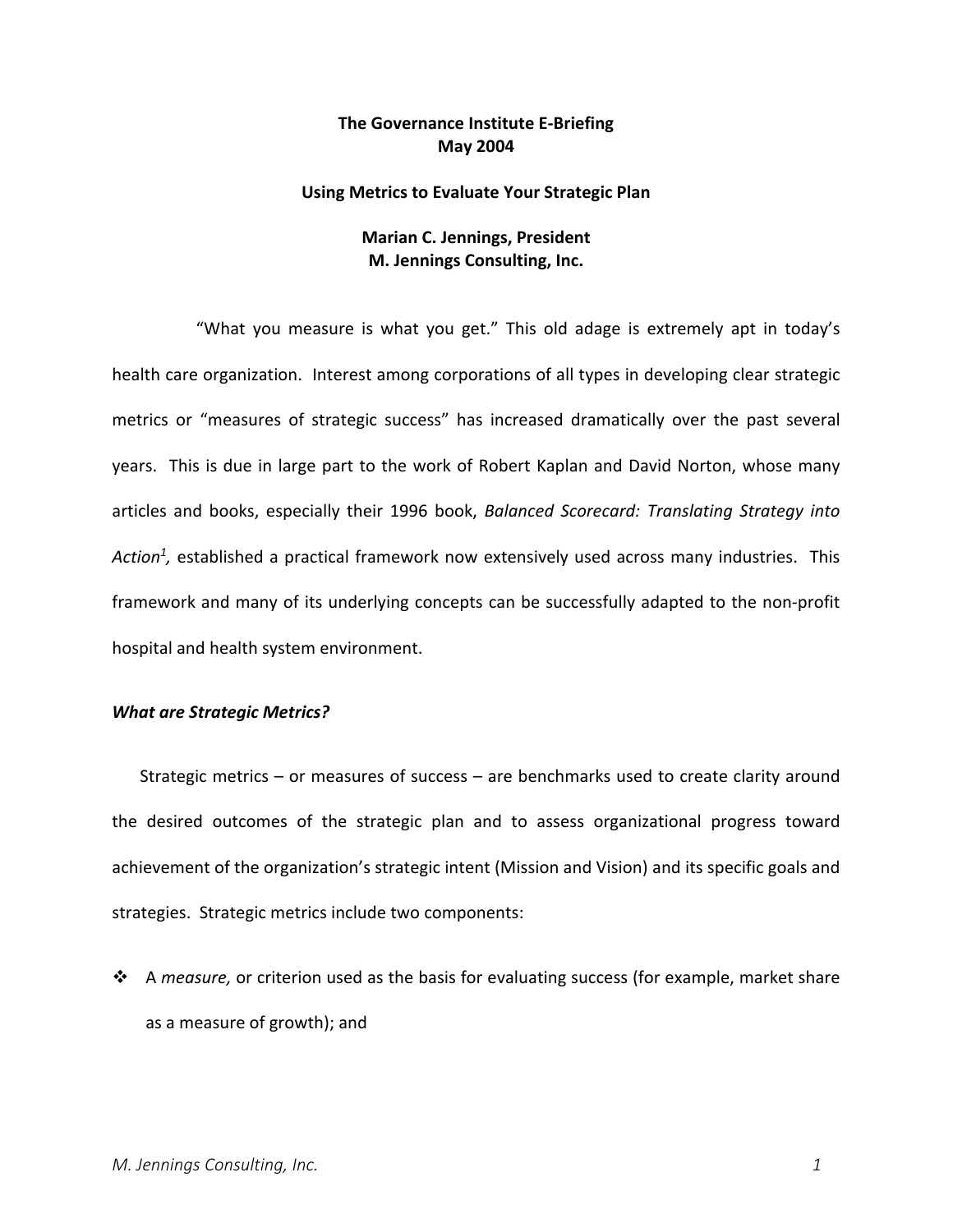A *target*, or specific value associated with a measure, that the organizations wishes to achieve (for example, inpatient market share will increase by five points by 2009).

### *Benefits of Using Strategic Metrics*

Strategic metrics focus the organization on the desired *outcomes* of its plan rather than simply the *process* (strategies, actions, and tactics) that will be employed to achieve the organization's Mission and Vision. This one attribute makes strategic metrics immensely valuable.

Using clear strategic metrics offers several benefits to hospitals and health systems:

- $\mathbf{\hat{P}}$  Strategic metrics add substance to strategy statements and help people at all levels of the organization to visualize "what we are really trying to achieve." They can serve as a goal line toward which a team can coalesce.
- $\div$  Strategic metrics often stated as objectives for five years out allow for better monitoring of annual progress toward the desired outcome. Most organizations establish both long‐term metrics and expected outcomes for the current fiscal year. These current year strategic metrics can and should dovetail with management performance incentive plans.
- Strategic metrics create "balance" between the organization's financial objectives and other indicators of success. In fact, this is one of the primary concepts explicated by Kaplan and Norton in their landmark book. All organizations, including non‐profits, have very clear financial indicators (metrics) which are reviewed routinely by senior management and the Board. Kaplan and Norton<sup>2</sup> advocate establishing similarly clear-cut measures of success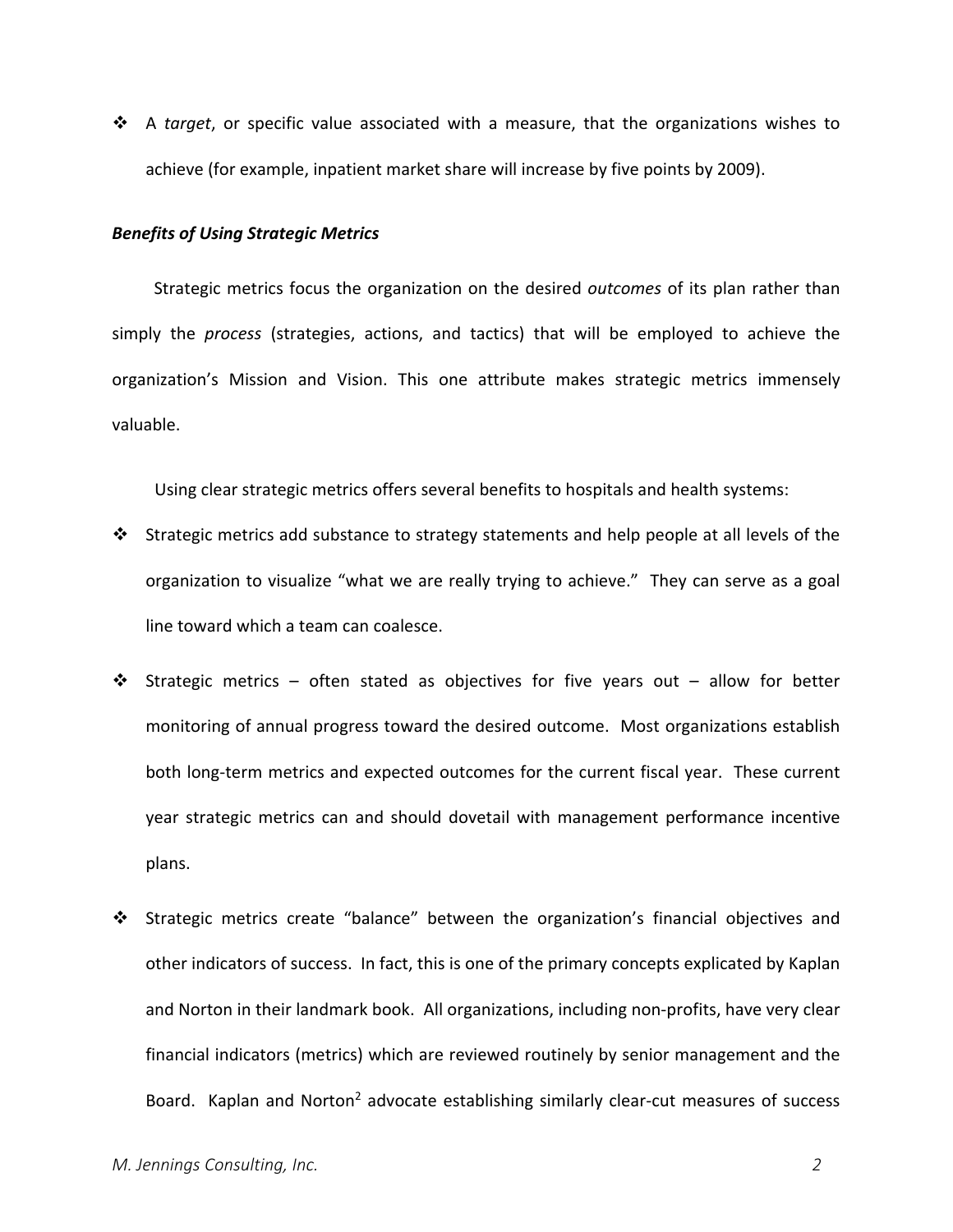around market position, internal business processes, and innovation – thus creating a more "balanced" scorecard.

 As it turns out, this is especially important in not‐for‐profit organizations, since financial achievement on its own (e.g., providing a return to shareholders) is not the primary goal, as it is in the corporate world. Ironically, many hospitals and systems lack this kind of balanced review of their accomplishments and  $-$  in the absence of a more balance approach – could be perceived by physicians, employees, and community members to be more interested in strong financial performance than in quality, employee satisfaction, image, innovation, and other dimensions of performance.

The Board should be actively involved in developing and approving such measures  $$ whereas the specific strategies, actions, and tactics should be left to management.

#### *Defining Measures*

To be effective, a Balanced Scorecard should include a limited number of key measures – ideally a dozen or so. The measures should focus on key areas of importance and be as specific as possible. In addition, the metrics should be both conceptually appealing and easily quantifiable. This latter point is especially important in health care, where the most desired information (e.g., quality of our obstetrical services vs. area competitors) often cannot be obtained or will be available only with a lag of several years.

The following framework, adapted from the work of Kaplan and Norton, can be used to define a robust set of balanced measures for not‐for‐profit hospitals and systems: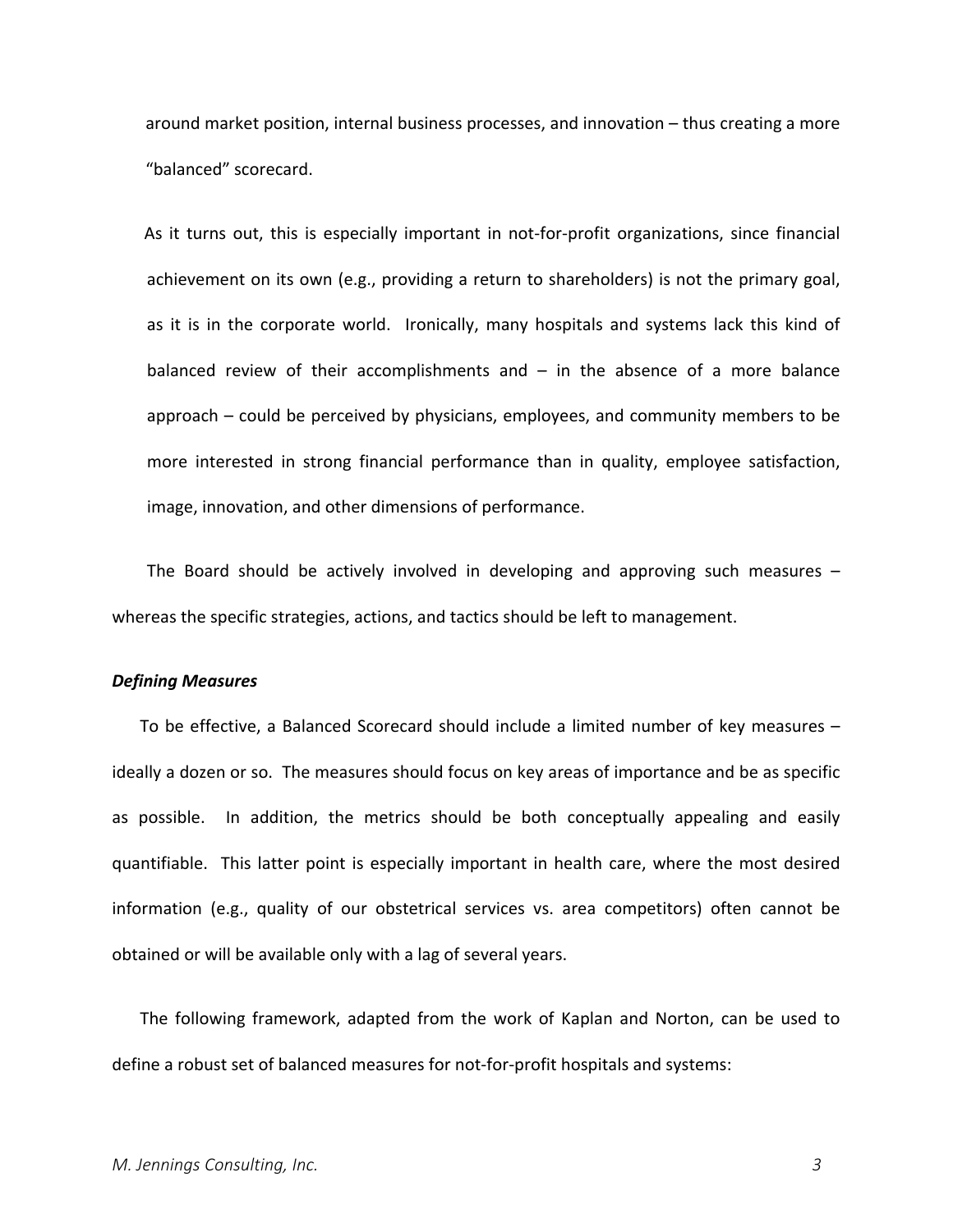| <b>Balanced</b><br><b>Measures</b>    | <b>Answers the Question(s)</b>                                                                                                                                                                                                                  | <b>Focuses on</b>                                                                |
|---------------------------------------|-------------------------------------------------------------------------------------------------------------------------------------------------------------------------------------------------------------------------------------------------|----------------------------------------------------------------------------------|
| Ownership                             | $-$ How does the organization serve the<br>needs of the community?<br>- How do we sustain our purpose in a<br>financially viable way?<br>$-$ (If religiously affiliated), how does the<br>organization further the purposes of<br>the Sponsors? | - Community benefit<br>- Stewardship<br>Financial performance<br>(profitability) |
| Market                                | - How well does the organization meet<br>the needs of its customers (including<br>patients, physicians, and payers)?                                                                                                                            | $-$ Value<br>- Market Share<br>$-$ Service                                       |
| <b>Internal Business</b><br>Processes | $-$ At what processes must the<br>organization excel in order to thrive<br>and remain competitive?                                                                                                                                              | - People<br>- Technology<br><b>Quality and Safety</b>                            |
| Innovation                            | $-$ How can the organization continue to<br>grow as an innovative, learning<br>organization?                                                                                                                                                    | - People<br>- Systems<br>Processes                                               |

# *Setting Targets*

Once a set of measures has been selected by senior management and the Board, how should you define the appropriate targets for the end of the planning cycle? The Board's role in establishing targets differs from its role in establishing the measures themselves. Specifically, the Board should be more active in determining measures than in developing specific targets. The targets are best developed by a process that engages senior and mid-level managers, as well as physician leaders. By doing this, the organization highlights the importance of the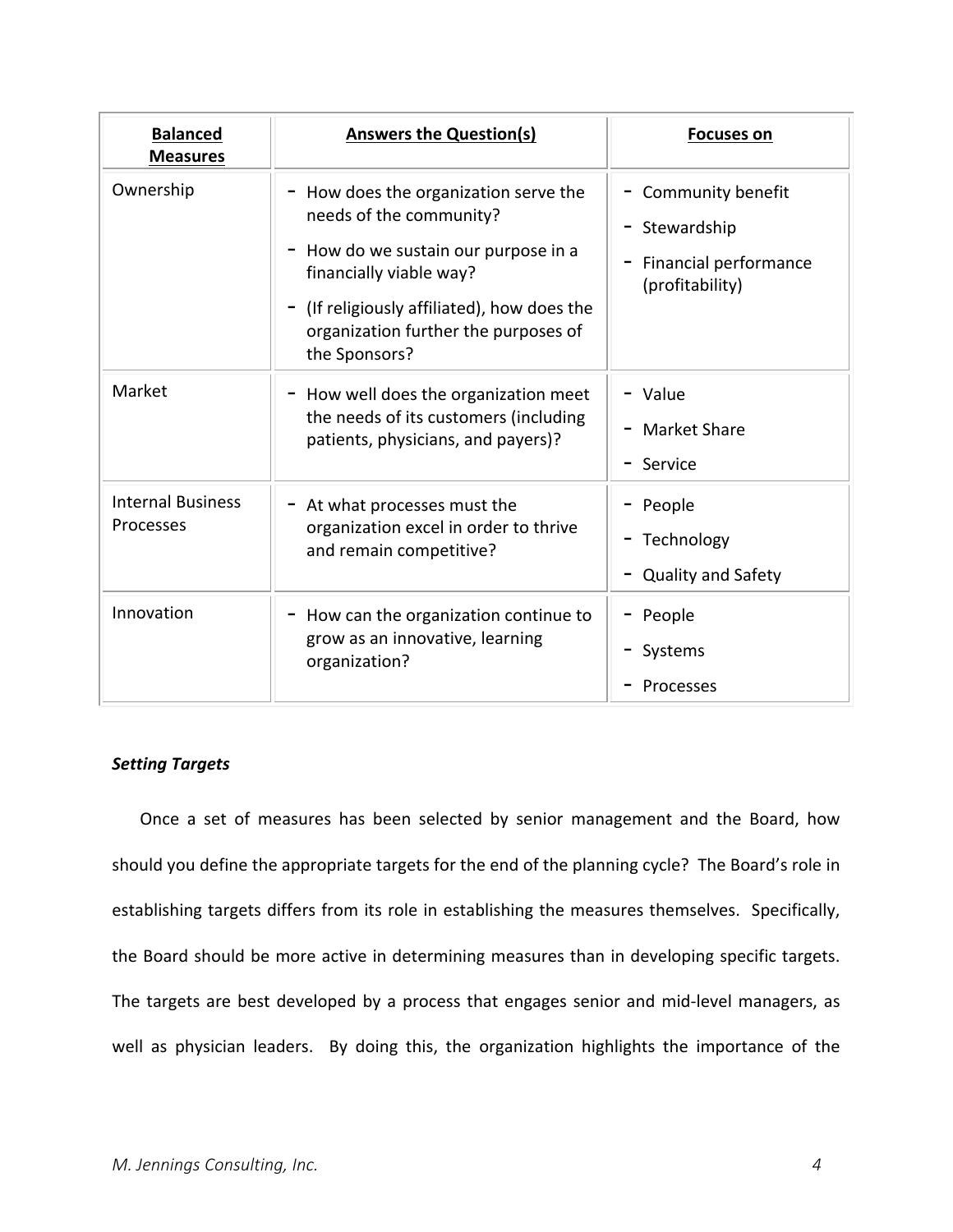metrics process, brings people to the table who have the experience to appreciate "what it will take" to achieve the targets, and facilitates buy‐in to the whole Balanced Scorecard approach.

Once targets have been selected, it is our experience that targets are best expressed as a range of acceptable performance, rather than as one expected outcome; in other words as a "corridor" of expected performance rather than a "bulls‐eye." In this way, the organization can reward those responsible when performance is above a pre-defined level and implement corrective actions when performance fails to achieve the pre‐defined "lowest" acceptable level.

Common pitfalls in establishing appropriate targets include: targets that are overconfident or assume a turnaround that is unfounded based upon the core strategies ("superman syndrome"); targets that are overly conservative ("just to be on the safe side – *and* to protect our incentive payments"); and targets that are limited based upon past performance ("the plan really won't make a difference).3

### *Caveats*

If your organization is establishing a Balanced Scorecard for the first time, you should prepare yourself for an iterative process of learning which may take several years. Few, if any, organizations actually design an ideal set in their first attempt. If it usually only after the first reporting cycle that hospitals/systems realize that:

Some of their measures are irrelevant or inappropriate. ("We achieved the target, but we really didn't achieve what we wanted to.")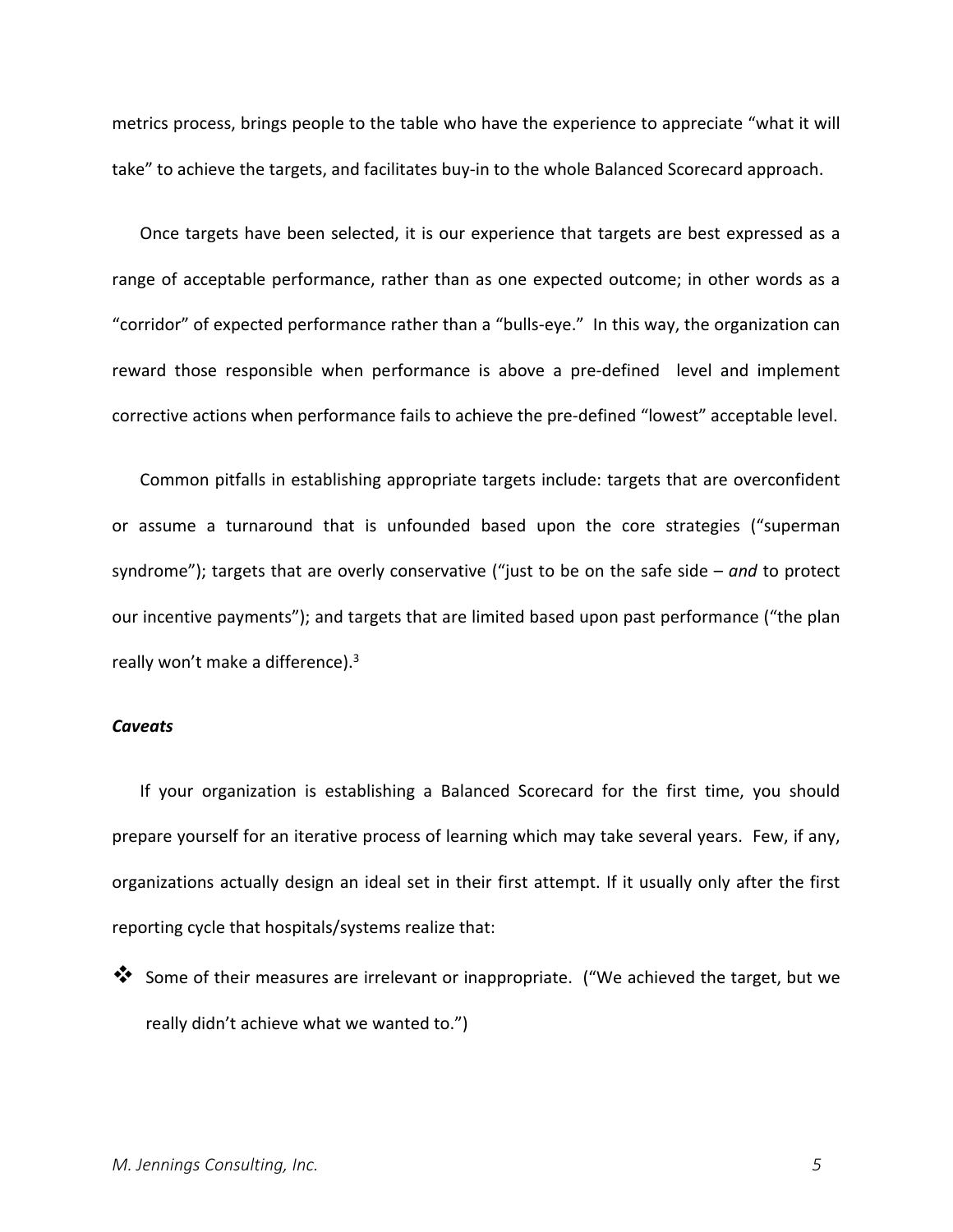- $\clubsuit$  There are too many measures and targets. ("We achieved 20 out of 25 targets but we don't feel successful since the five we did not achieve were the most important.").
- Some of their targets are too lofty. ("It was unrealistic to expect this kind of performance so quickly.")
- $\clubsuit$  Despite their best efforts, come of their targets are not measurable.
- **\*** There is confusion about how the Balanced Scorecard meshes with a broader set of management "dashboard" metrics which monitor operational performance. Try to keep the Balanced Scorecard aligned with strategic goals rather than at the detail associated with operational strategies, policies, and procedures. However, make sure that there is congruence between the strategic metrics and those measures routinely reviewed as part of management's operational oversight.

Don't let these potential pitfalls deter you or get discouraged if any or all of the above occur in your organization. The metrics-based Balanced Scorecard, like any approach that tries to focus the perspectives of many people simultaneously, takes a great deal of effort and persistence. However, using the Balanced Scorecard can be extremely productive if pursued with a willingness to learn and adapt the tool, based upon experience, and a belief that it will, in fact, move the organization closer over time to accomplishing its Mission and Vision.

 $\overline{a}$ 

<sup>&</sup>lt;sup>1</sup> Kaplan and Norton, *The Balanced Scorecard: Translating Strategy into Action*. Boston, MA: Harvard Business School Press, 1996

 $2$  Ibid.